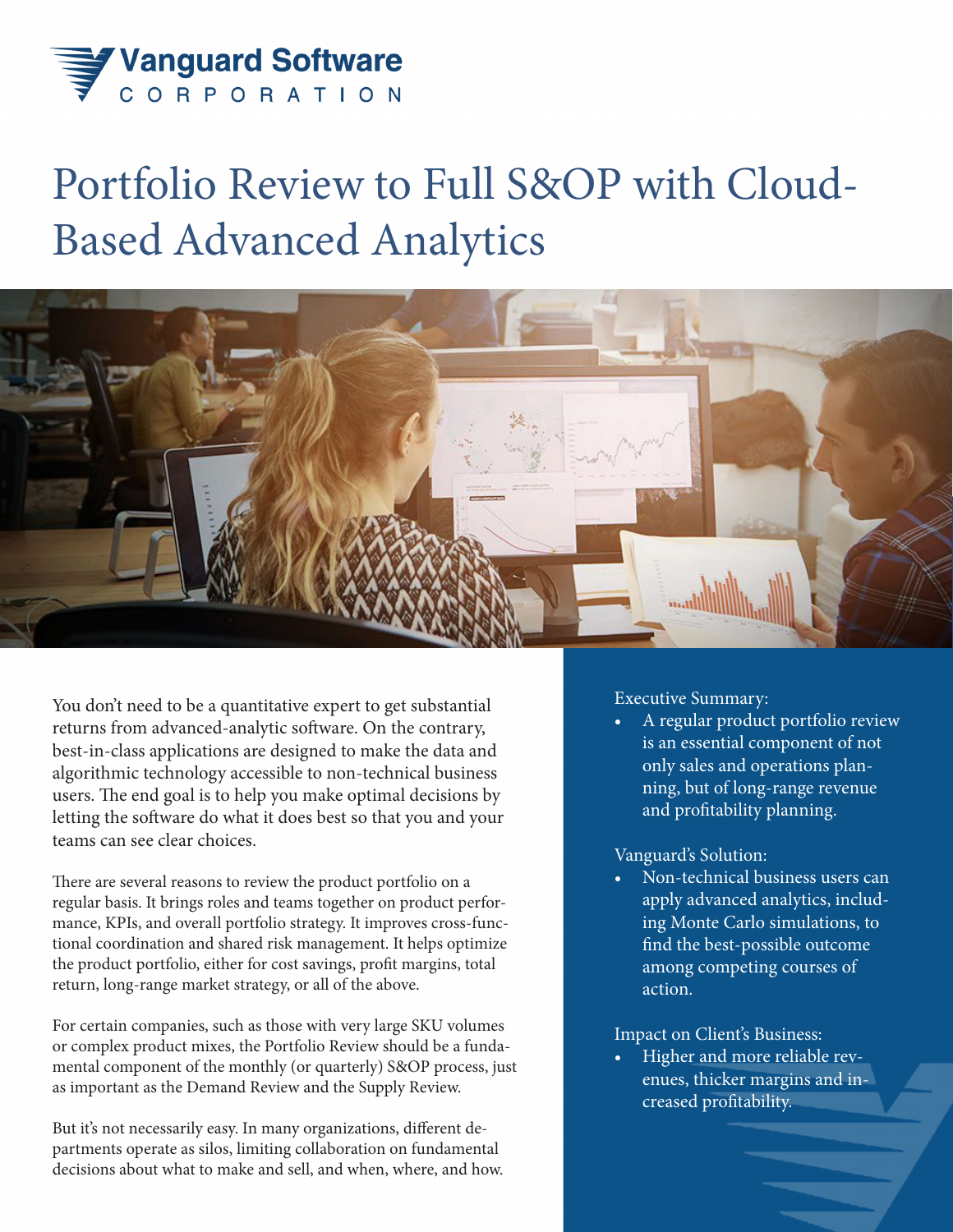These include decisions about the product pipeline, R&D resource allocations, new product introductions (NPIs), phase outs, pricing changes, margin and profitability targets, life-cycle management, and overall portfolio strategy. These matters are fundamentally important and worthy of purposeful deliberation.

#### Software matters too

Getting department heads together on a regular basis to discuss challenges and choices around the product portfolio is a great start to fleshing out your S&OP or IBP process. But it's quite a bit more to leverage the Portfolio Review process with enterprise-grade forecasting and planning technology. Specifically, we're talking about a collaborative and transparent cloud environment that combines advanced-analytic forecasting, process automation, and reporting. In this workspace, diverse sets of internal business users (and even third-party partners) can share and compare forecasts, budgets and plans. More importantly, they're doing so with statistically derived baseline forecasts. These forecasts are far more accurate than the manually entered forecasts featured in most Business Intelligence (BI) and Corporate Performance Management (CPM) systems.

#### Big advantages

Advanced-analytic capabilities markedly improve the quality of the numbers that you bring to the table each month or quarter. That, if nothing else, is a direct improvement to the effectiveness of your regular Portfolio Review meetings, your S&OP or IBP process, and your strategic planning. Meanwhile, advanced automation speeds your time to action by eliminating the labor hours and human error inherent in spreadsheet-based forecasting processes.

At the end of the day, we humans must still decide what our organizations want to achieve. But the right software can tell us how best to go about doing it. There are three essential improvements to expect with any serious investment in supply-demand planning, financial planning, or S&OP and IBP:

- Baseline Accuracy
- Collaboration
- Decision making

#### Baseline Accuracy

Among all possible IT investments, increased forecast accuracy is the single biggest (and surest) driver of direct savings, revenue, and total return on investment. That's because improved demand forecasts set the stage for improved planning across all parts of the organization. Forecasts are indeed the starting point for policies and decisions around pipeline planning, new-product introductions, market adoption, product lifecycle, resource allocation, and more. With statistically driven forecasting, these policies and decisions are no longer guesses, gut feels, or simple consensus averages. They're based on real trends and patterns identified in individual SKUs, whole product lines, customers, sales reps, campaigns, or even larger rolled-up data sets.

#### Collaboration

If step one is achieving the most accurate possible baseline forecasts, step two is the ability to improve on them using the knowledge and insight of your workforce. Such insights might include the foray of a brand new competitor, an upcoming product campaign, a planned change in pricing, or anything consequential that is not in the historical data. This is why data-mature organizations invest in collaborative systems with intuitive workflows and timestamped audit-trails – so that forecasts are based on more than just history. Yes, we start with a statistical baseline value, but then we refine it with additional information, such as workforce knowledge of goings-on in organization,



1255 Crescent Green Cary, NC 27518 vanguardsw.com

Phone: 919-859-4101 Fax: 919-851-9457 Email: info@vanguardsw.com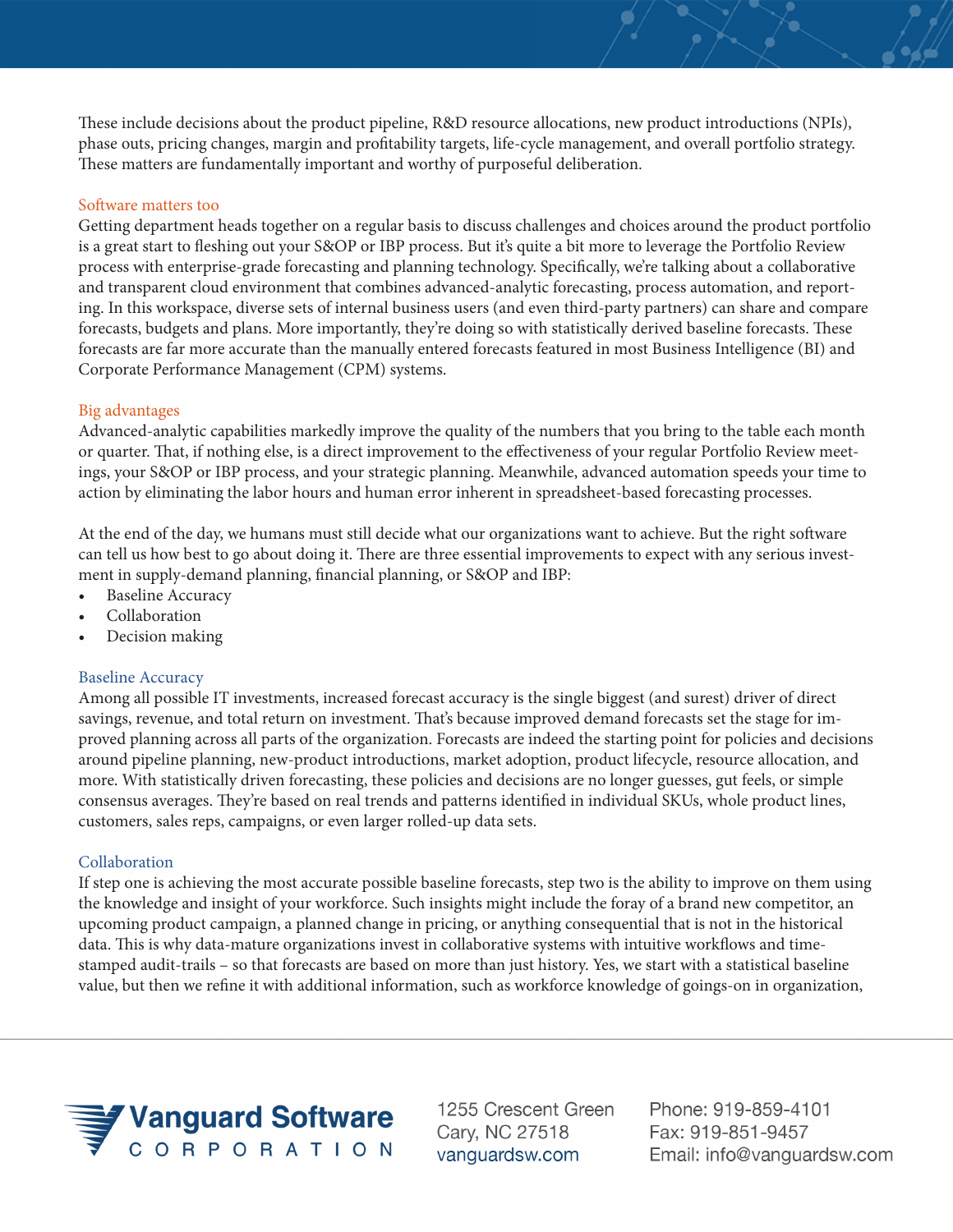the customer base, and the competitive field. All of this intel can come together in the monthly Demand Review, which then informs other review processes that determine financial planning and budgeting decisions.

### Decision making (with advanced, prescriptive analytics)

This is where we get into the power of advanced analytics and automation. These capability sets are the real key to optimizing policies, plans, and decisions around the product portfolio – with the least-possible effort.

Let's take it from the top. We've noted that statistically-derived assumptions and forecasts are an absolute must. If we don't get the starting points right, everything that follows is flawed, including predictions about new product sales, mature-stage demand, componentry lifespans, or where current investments in R&D will get us tomorrow – all things critical to planning and strategy. That's not to say that an attractive UI or an easy integration with Microsoft Office aren't valuable features. They are. But they're not going to reduce safety stock, increase service levels, or provide any of the hard financial returns possible through increased forecast accuracy. Let's be clear. Without an advanced statistical forecast engine, you're paying for attractive features, not investing in a sustainable net return.

We've also noted the importance of a smartly designed workflow with adjustment-and-override tools that help business users improve baseline forecasts. The input of the workforce, and the means to easily track and record that input, is a tremendous value in terms of transparency, accountability and accuracy in forecasting and planning. It works especially well with a built-in approval process and automated, system-wide updating.

#### Advanced analytics

This is where we get back to the most powerful competitive differentiator: advanced analytic modeling and simulation matched with advanced automation. This combo is a game changer.

Advanced analytic software not only helps us see the future, it helps us understand whole ranges of possibilities, and probabilities. We can run exhaustive simulations, predict multiple outcomes, and execute best-possible courses of action. We've seen tremendous value in advanced analytics within our own client base.

Many rely on our optimization models to set best-possible policies, plans, and targets for sales, inventory levels, and financial planning. Others use them to tackle tough resource allocation problems, such as choosing the right product mix to maximize profit, given limited raw materials and resources.

Among the heavyweights on our modeling and simulation arsenal is Monte Carlo simulation. Several large pharmaceutical clients use a number of our Monte Carlo simulation tools to predict the performance of their drug development portfolios, assessing the probabilities of sometimes hundreds of thousands of potential outcomes. Our Monte Carlo tools let them see long-range revenue potential, decide where in the portfolio to invest, or how best to balance cash and resource needs with investment.

Somewhat relatedly, aerospace customers run our Monte Carlo simulations to predict costs related to multi-year support and maintenance contracts. They set plans and policies by assessing the probabilities of myriad outcomes, such as the likelihood that internal costs will fall in a specified range, or that a specific contract will lose money.

In cases of competing courses of action, these and other clients use our software to what-if test unlimited scenarios,



1255 Crescent Green Cary, NC 27518 vanquardsw.com

Phone: 919-859-4101 Fax: 919-851-9457 Email: info@vanguardsw.com